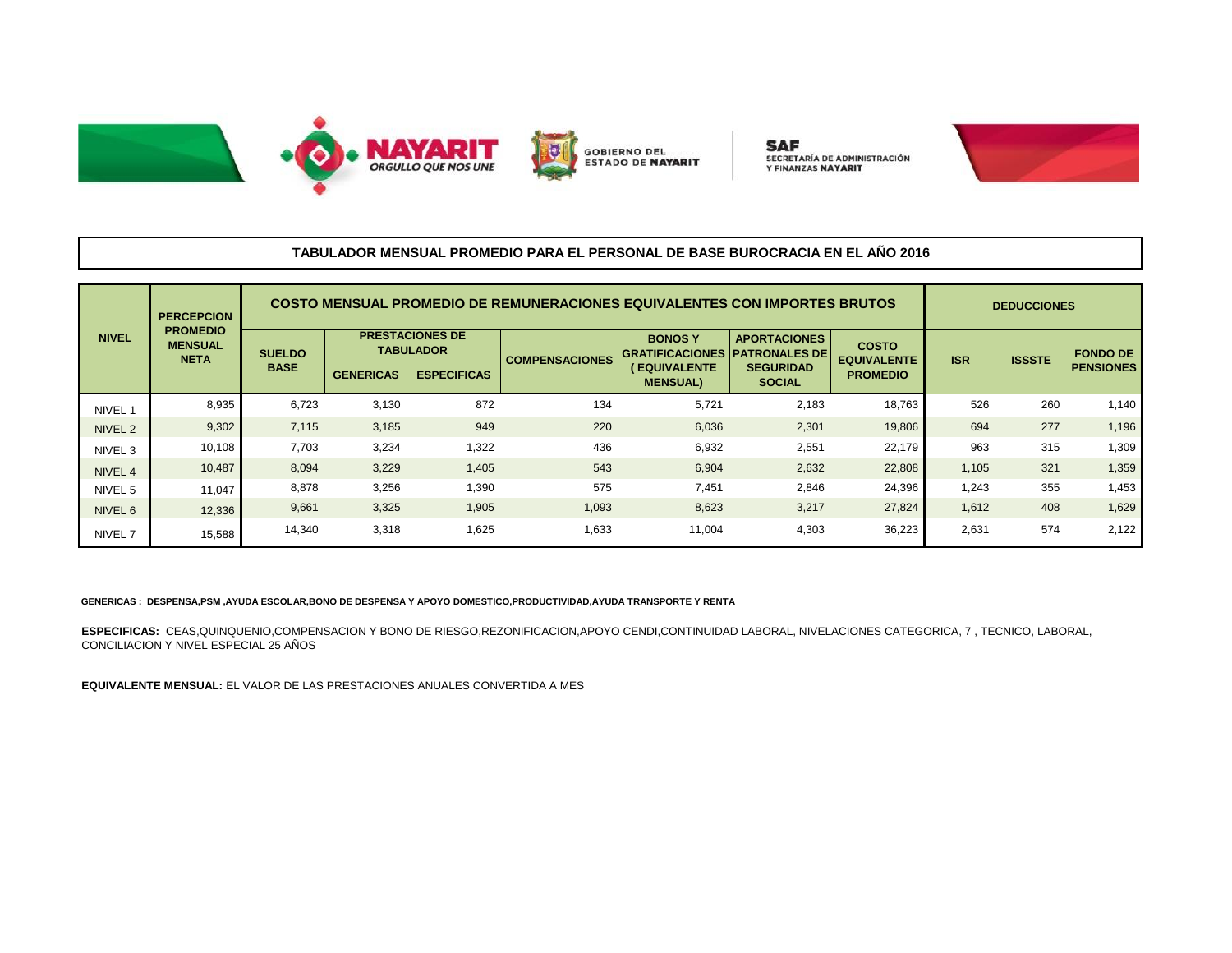

## **CATEGORIAS QUE INTEGRAN LOS NIVELES DE BASE BUROCRACIA**

| <b>NIVEL</b>   | <b>CLAVE</b>           | <b>DESCRIPCION</b>                        |
|----------------|------------------------|-------------------------------------------|
|                |                        |                                           |
| 1              | 6X                     | <b>AUXILIAR</b>                           |
| 1              | 7Q                     | <b>CONSERJE</b>                           |
| 1              | 5Z                     | <b>JARDINERO (A)</b>                      |
| 1              | 6P                     | <b>PEON</b>                               |
|                |                        |                                           |
| $\overline{2}$ | 73                     | AUXILIAR ADMINISTRATIVO (A)               |
| $\overline{2}$ | 7F                     | AYUDANTE DE OPERADOR DE MAQUINARIA PESADA |
| $\overline{2}$ | 7 <sub>G</sub>         | AYUDANTE DE TOPOGRAFO                     |
| $\overline{2}$ | $\overline{\text{ss}}$ | <b>CONSERJE "B"</b>                       |
| $\overline{2}$ | QO                     | PEON "B"                                  |
|                |                        |                                           |
| 3              | 57                     | <b>ALMACENISTA</b>                        |
| $\overline{3}$ | 7E                     | <b>AYUDANTE DE MECANICO (A)</b>           |
| $\overline{3}$ | QP                     | COCINERA (O)                              |
| $\overline{3}$ | 5H                     | FONTANERO (A)                             |
| $\overline{3}$ | QW                     | LAVANDERA (O)                             |
| $\overline{3}$ | Q7                     | <b>OPERADOR DE RADIO</b>                  |
| $\overline{3}$ | 4Y                     | <b>TECNICO CODIFICADOR</b>                |
|                |                        |                                           |
| 4              | 59                     | <b>ARMADOR</b>                            |
| $\overline{4}$ | 7K                     | <b>CAJERO AUXILIAR</b>                    |
| 4              | 4C                     | <b>CAPTURISTA</b>                         |
| 4              | 48                     | EMCARGADO (A) DE TRAMITE                  |
| 4              | 5P                     | <b>MECANOGRAFA</b>                        |
| $\overline{4}$ | $\overline{82}$        | OFICIAL ADMINISTRATIVO (A)                |
| 4              | 6V                     | <b>PINTOR</b>                             |
| 4              | 4 <sub>U</sub>         | TAQUIMECANOGRAFA                          |
| 4              | 51                     | VALUADOR (A)                              |
| $\overline{4}$ | 6B                     | <b>VELADOR</b>                            |
| 4              | 6C                     | <b>VERIFICADOR (A)</b>                    |
|                |                        |                                           |
| 5              | 53                     | <b>ACTUARIO</b>                           |
| $\overline{5}$ | 55                     | <b>AGENTE ADMINISTRATIVO (A)</b>          |
| $\overline{5}$ | 7R                     | ALBAÑIL                                   |
| 5              | 3B                     | <b>ARCHIVISTA</b>                         |
| $\overline{5}$ | 3A                     | <b>AUXILIAR DE CONTADOR</b>               |
| $\overline{5}$ | 6K                     | AUXILIAR DE DISEÑO                        |
| $\overline{5}$ | 70                     | <b>AUXILIAR DE OBRAS</b>                  |
| $\overline{5}$ | 7M                     | <b>CHOFER</b>                             |
| 5              | 4E                     | <b>DIBUJANTE</b>                          |
| $\overline{5}$ | 3K                     | <b>ENCARGADO DE CUADRILLA</b>             |
| $\overline{5}$ | Q <sub>0</sub>         | ENFERMERA (O)                             |
| $\overline{5}$ | 5 <sub>l</sub>         | FOTOGRAFO (A)                             |
| $\overline{5}$ | 6W                     | <b>IMPRESOR</b>                           |
| $\overline{5}$ | $5\overline{S}$        | <b>MUSICO</b>                             |
| $\overline{5}$ | 5U                     | <b>NOTIFICADOR</b>                        |
|                |                        |                                           |